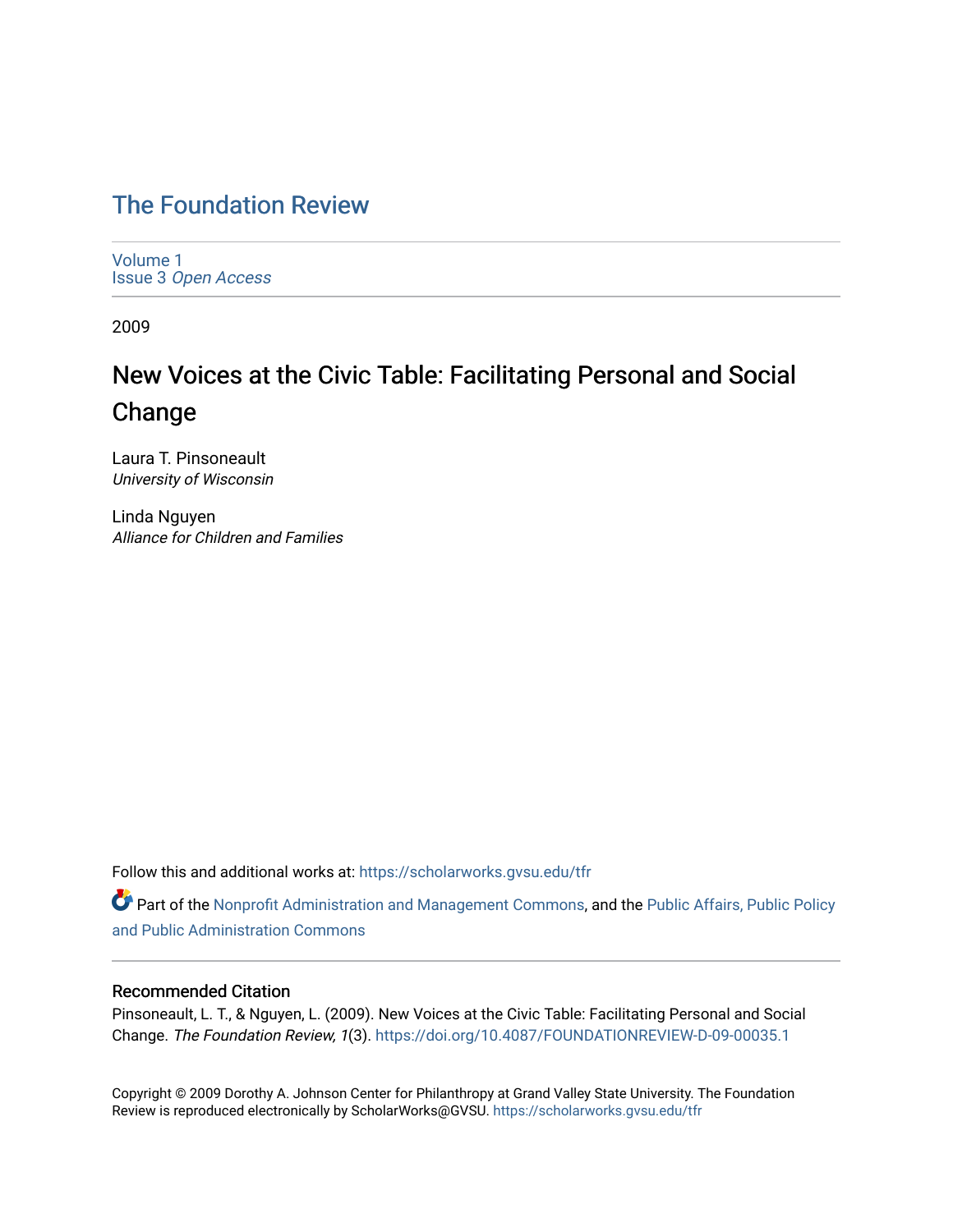#### **RESULTS**

# New Voices at the Civic Table: Facilitating **Personal and Social Change**

Laura T. Pinsoneault, M.S., University of Wisconsin; and Linda Nguyen, M.P.P., Alliance for Children and Families

#### **Key Points**

- · This article describes six pilot initiatives of the Alliance for Children and Families -- New Voices at the Civic Table (New Voices), a philanthropy-funded effort to challenge human service organizations to integrate civic engagement as a permanent part of their infrastructure.
- · All six New Voices models included common elements: leadership training, civic education, experiential learning, participatory decision-making, networking, and reflective evaluation.
- · Each also reflected one of four primary variations to civic engagement based on their community needs and demands: self-efficacy, constituent involvement, mobilizing, and organizing.
- · Results demonstrate that civic engagement in human services not only produces a means for promoting social change but also changes the way participants see themselves in the community.

Six member organizations of the Alliance for Children and Families ventured beyond their traditional role as service providers to implement New Voices at the Civic Table — a constituent-driven civic engagement initiative rooted in the belief that human service organizations can help build strong families and communities by facilitating civic engagement among their constituents. This article describes the organizations' New Voices efforts, initial outcomes, and the mechanisms each used to negotiate the intersection between service delivery and social

change. Moreover, results demonstrate that civic engagement in human services not only produces a means for promoting social change but also changes the way participants see themselves in the community.

Human service organizations exist as a way for vulnerable children and families to access the necessary programs, services, and supports to function day to day. However, these organizations also serve a secondary function as advocates in community and political systems that often produce inequities and injustices experienced by the nation's marginalized children and families (Allen-Meares, 2007; Wolff, 2001). Increasingly anxious about how best to assist people in a complex economic and social environment, human service organizations find themselves needing to "re-engineer," improve their image, and redirect services in ways that establish that the work they do really improves people's lives and contributes to lasting individual and social change (Salamon, 2003). Diverse development strategies and program-geared funding support the daily work of human service organizations. Innovative organizations are also seeking funding sources with an interest in investing in innovative civic engagement programs which support service outcomes that include facilitating and supporting constituents in developing skills, capacities and resources to advocate for themselves, transform their lives, and produce social change to bring equity and parity to U.S. institutions.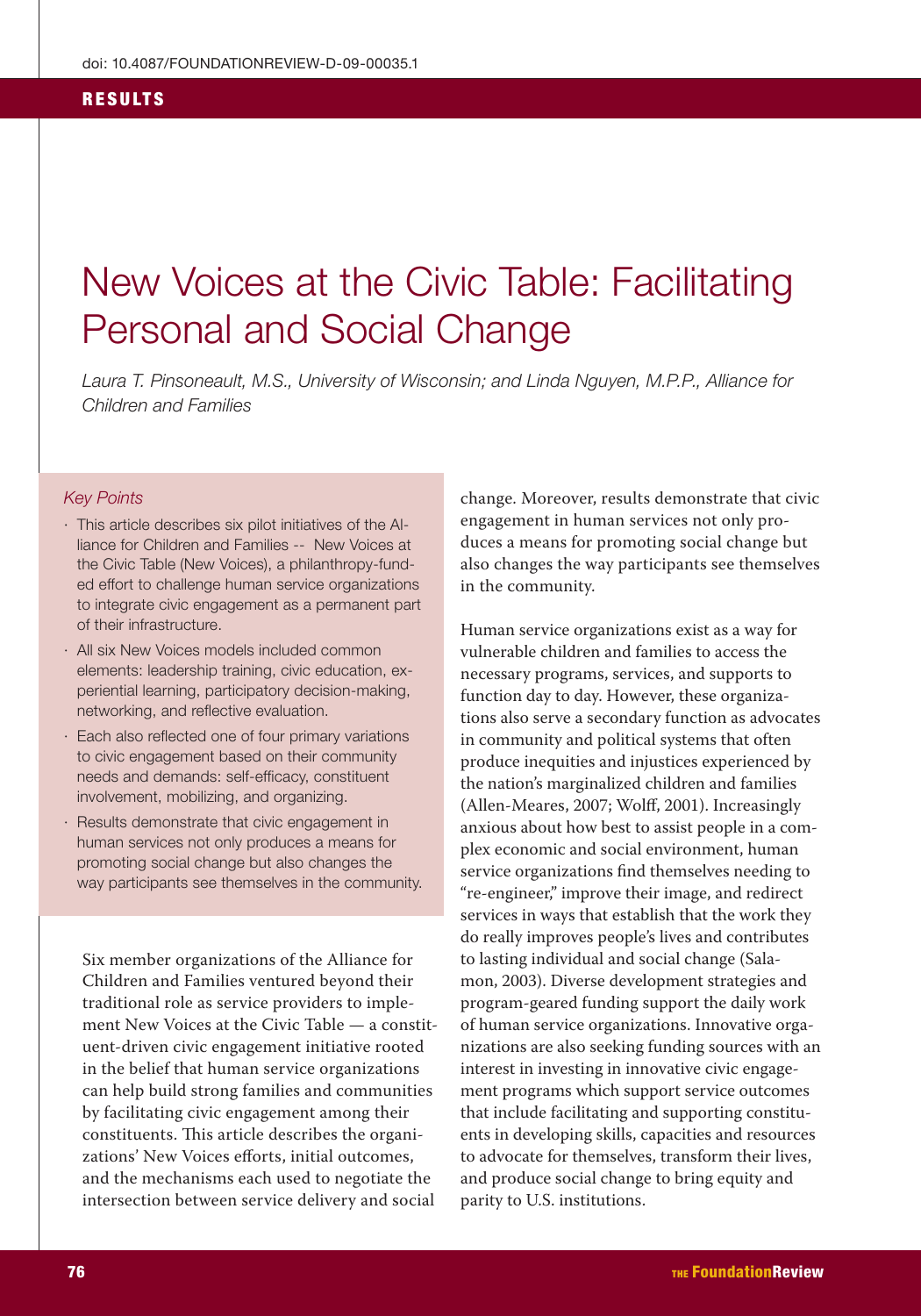This article describes six pilot initiatives of the Alliance for Children and Families (Alliance) New Voices at the Civic Table (New Voices), a philanthropy-funded effort to challenge human service organizations to integrate civic engagement as a permanent part of their infrastructure. Through ad hoc evaluation of these initiatives, we found that when human service organizations can devote resources toward facilitating and promoting advocacy and democratic participation among their constituencies, they not only produce movement on social policy, but serve the broader democratic goal of producing responsible citizens who feel committed to their communities and for making positive changes in their own lives.

# **Initiative Background**

The idea of New Voices began in 2003 when two separate groups, both interested in human service capacity to influence change, combined findings from dialogues with human service leaders. In discussions with Alliance member organizations, executives and boards identified restrictive government funding, lack of knowledge about the laws surrounding advocacy, and limited time and capacity to direct to "non-critical activities" as barriers to accessing decision-making bodies impacting the services of human service organizations (Winsten, 2003). Concurrent conversations of the Union Institute and University (UIU) with human service leaders also found that public participation, lobbying and issue advocacy, and community organizing occurred in pockets across human services but were not widespread (Rosenman & Nguyen, unpublished data, 2004). Additionally, UIU found that providers and service recipients needed incentives and encouragement to become more involved in civic engagement efforts and that organizations needed models of how to effectively integrate service delivery with civic engagement.

Given the barriers and the lack of know-how, little was being done to engage constituents of service in the civic process and take agency over their own lives, two activities that could benefit the organizational and individual service delivery goals. With foundation seed funding from Rockefeller Brothers Fund and Carnegie Corporation of New

York, the Alliance introduced the New Voices regranting opportunity to its 350 member organizations. New Voices became the exploratory model to provide funding and technical expertise in civic engagement to agencies to facilitate a range of activities that engage constituents in the democratic process and change the infrastructure of human services. In response to the barriers identified by the Alliance and UIU dialogues, New Voices was implemented with four goals in mind: (1) increase program constituents' involvement in civic participation, (2) develop tools and skills to increase self-efficacy of constituents in the public arena, (3) increase capacity among staff and organizations to support these efforts; and (4) identify program models and promising practices.

The only directive was to connect constituents to the civic process in meaningful ways.

# **Methods**

In 2006, six organizations received \$10,000 each to pilot a seven-month civic engagement. The only directive was to connect constituents to the civic process in meaningful ways. There was no intention to formally evaluate initiatives, but rather to see what organizations could do with resources and technical assistance to support this work. The initial proposals, program materials, and grant reports provided through grantee sites became a data source to better understand possibilities that exist for integrating civic engagement and human service delivery. Site visits and semistructured interviews with staff and constituents were conducted by the Alliance project director. Because there were no standardized criteria by which to evaluate the initiatives, we analyzed data for both supportive and obstructive conditions, as well as characteristics of constituents, models, and strategies that may assist organizations in selecting a civic engagement effort. Interpretations of the findings were deliberated among members of the Alliance civic engagement and evaluation team. Findings and extrapolations of lessons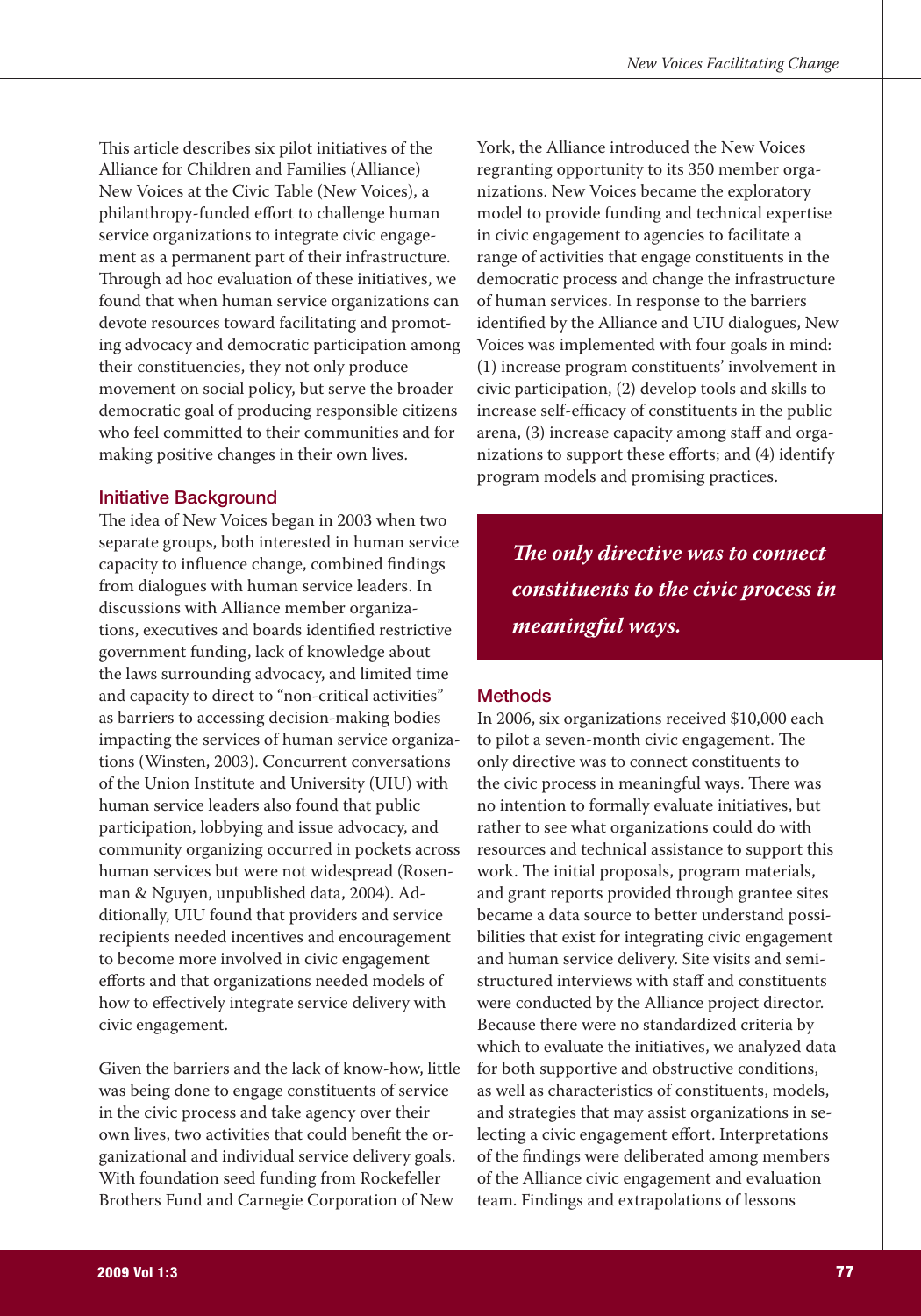| Achievement       | budget resolution for universal<br>Advocated for a \$50 million<br>pre-K; resolution passed                   |                                                                                                                                                                                         |                                                                                     | legislators to discuss mental health<br>Governor to speak at May 2006<br>advocacy training; met with<br>Pennsylvania Office of the<br>Director of the Western<br>issues |                                                                                                            | established consumer support<br>prevention education be done<br>in county senior centers; re-<br>Recommendation to AIDS<br>consortium for HIV/AIDS<br>dhoub |                                                                                                                                                      | Marched in the national Immigrants<br>Empowerment Zone funding<br>grant to obtain Minneapolis<br>with Dignity rally; leveraged                                                              |                                                                   |                                                                                                          |                                                                |                                                     |
|-------------------|---------------------------------------------------------------------------------------------------------------|-----------------------------------------------------------------------------------------------------------------------------------------------------------------------------------------|-------------------------------------------------------------------------------------|-------------------------------------------------------------------------------------------------------------------------------------------------------------------------|------------------------------------------------------------------------------------------------------------|-------------------------------------------------------------------------------------------------------------------------------------------------------------|------------------------------------------------------------------------------------------------------------------------------------------------------|---------------------------------------------------------------------------------------------------------------------------------------------------------------------------------------------|-------------------------------------------------------------------|----------------------------------------------------------------------------------------------------------|----------------------------------------------------------------|-----------------------------------------------------|
| <b>Strategies</b> | Bilingual, semistructured curriculum<br>employing simultaneous translation                                    | sessions focused on a support network<br>Orientation and six three-hour training<br>of shared experience, knowledge and<br>awareness of child care issues, and<br>experiential learning | Action phase (i.e., phone calls to government<br>offices, press engagements, rally) | Public recognition of project                                                                                                                                           | Organizing project committee of consumers<br>and staff                                                     | advocacy; integrated didactic components<br>Three and a half-hour workshop on                                                                               | Opportunities to advocate                                                                                                                            | Six-week leadership training workshop (i.e.,<br>building good communication, developing<br>identifying issues, and developing an<br>leadership skills, defining advocacy,<br>advocacy plan) | Follow-up session cofacilitated by constituent                    | Six-month training program -- weekly two-<br>hour sessions using "education through<br>experience" model | Advocacy components for issues affecting<br>immigrant families | Constituent hosted and facilitated public<br>forums |
| Goal              | with a core group of advocates for<br>Inform, empower, and build skills<br>quality, affordable child care     |                                                                                                                                                                                         | Develop capacity to advocate for<br>mental health services                          |                                                                                                                                                                         | Increase capacity and effectiveness<br>of participants in their public and<br>political lives              |                                                                                                                                                             | leadership, build civic participation,<br>and service systems, strengthen<br>to educate about government<br>Organize Hmong community<br>and mobilize |                                                                                                                                                                                             |                                                                   |                                                                                                          |                                                                |                                                     |
| <b>Program</b>    | The Council of Family and<br><b>Child Caring Agencies</b><br>(COFCCA), New York<br><b>Nomen with Children</b> |                                                                                                                                                                                         |                                                                                     |                                                                                                                                                                         | Pennsylvania Individuals with<br>Family Services of Western<br>Pennsylvania (FSWP)<br>mental health issues |                                                                                                                                                             | Service of Delaware County<br>(FSC-DC), Pennsylvania<br>Family and Community<br>Individuals with HIV                                                 |                                                                                                                                                                                             | Family & Children's Service<br>Hmong refugees<br>(FCS), Minnesota |                                                                                                          |                                                                |                                                     |

TABLE 1 Goals, Strategies and Accomplishments of 2006 New Voices Pilot Projects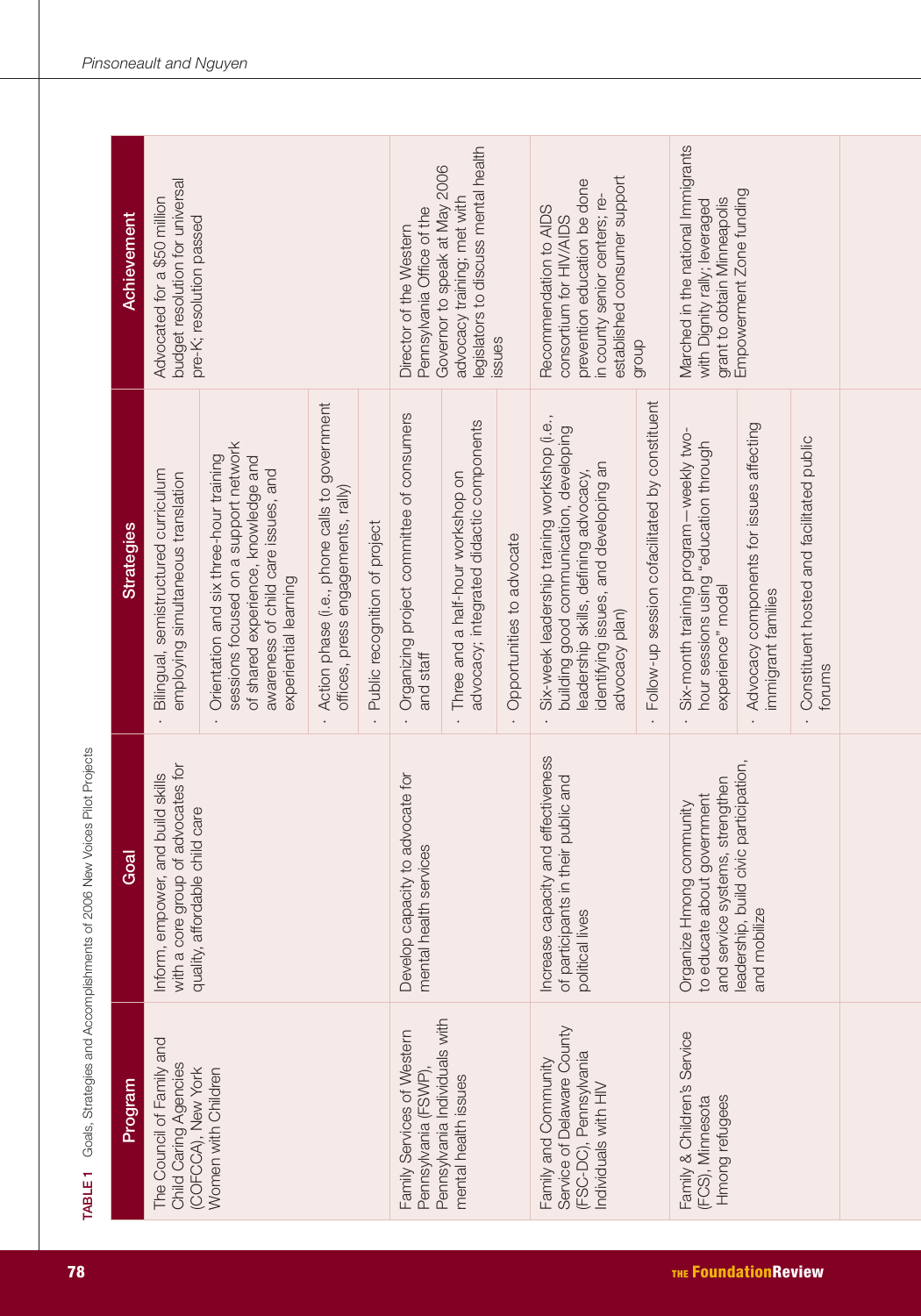| with members of the Kansas state<br>Registered 70 new voters; met<br>legislature and U.S. Congress                            | Engaged members of community<br>and educational institutions in<br>organizations, government,<br>dialogues with youth |                               |                                                                     |                                                                            |                                                        |                                     |
|-------------------------------------------------------------------------------------------------------------------------------|-----------------------------------------------------------------------------------------------------------------------|-------------------------------|---------------------------------------------------------------------|----------------------------------------------------------------------------|--------------------------------------------------------|-------------------------------------|
| - Development of a training program in both<br>Spanish and English to register Latino and<br>new citizen voters               | - Hosted workshops and community fund-<br>raisers                                                                     | Supported legislative efforts | - Intensive recruitment of constituents and<br>support systems      | stakeholders around salient issues<br>. Dialopue series to "give voice" to | - Experiential "learning journeys" in the<br>community | · Ongoing weekly one-to-one contact |
| support leaders in the immigrant<br>Implement a Spanish-language<br>leadership training program to<br>community; outreach and | targeting immigration policy reform;<br>mobilization for statewide efforts<br>registration among young<br>voter       | adults and new citizens       | ncrease participation by adolescents<br>n re-entering the community |                                                                            |                                                        |                                     |
| El Centro Kansas City,<br>cansas Immigrants                                                                                   | Turning Point Center<br>Turning Point), Colorado<br>/outh in recovery                                                 |                               |                                                                     |                                                                            |                                                        |                                     |

learned were then shared with project sites, and feedback on the accuracy and relevance of these findings to their work was solicited before publishing a final report (see Pinsoneault, 2006).

This article focuses on the civic engagement strategies used by organizations to integrate service delivery and civic engagement work. We then discuss more generally what we learned from constituents and organizations about the preliminary indicators for viable efforts. The final discussion focuses on how New Voices informed the development of a long-term civic engagement initiative of the Alliance across the human services sector.

# **Strategies for Linking Human Service Delivery and Civic Engagement**

During the seven-month implementation period, 460 constituents participated in civic engagement activities. Table 1 summarizes the goals and curriculum of each of the six initiatives and their primary accomplishments over the seven months. In examining the program curriculums, we found that all six New Voices models included common elements: leadership training, civic education, experiential learning, participatory decisionmaking, networking, and reflective evaluation. At the same time, each of the six pilot sites reflected one of four primary strategic variations to civic engagement based on their community needs and demands: self-efficacy, constituent involvement, mobilizing, and organizing. These strategies echoed the "focus" of the initiative for the development of constituent capacity, the "reservoir of interest" or rather the mechanism agencies drew on to create cohesion among constituents, and the "underlying belief" or assumption of the strategy as to how engagement reflects individuals (see Table 2).

The purpose of this section is to define how the strategy (i.e., self-efficacy, constituent involvement, mobilizing, and organizing) used by the pilot initiatives united service delivery and civic engagement goals and the reported impacts of these strategies on the constituents and organizations. Mobilizing and organizing strategies drew on more conventional forms of civic engagement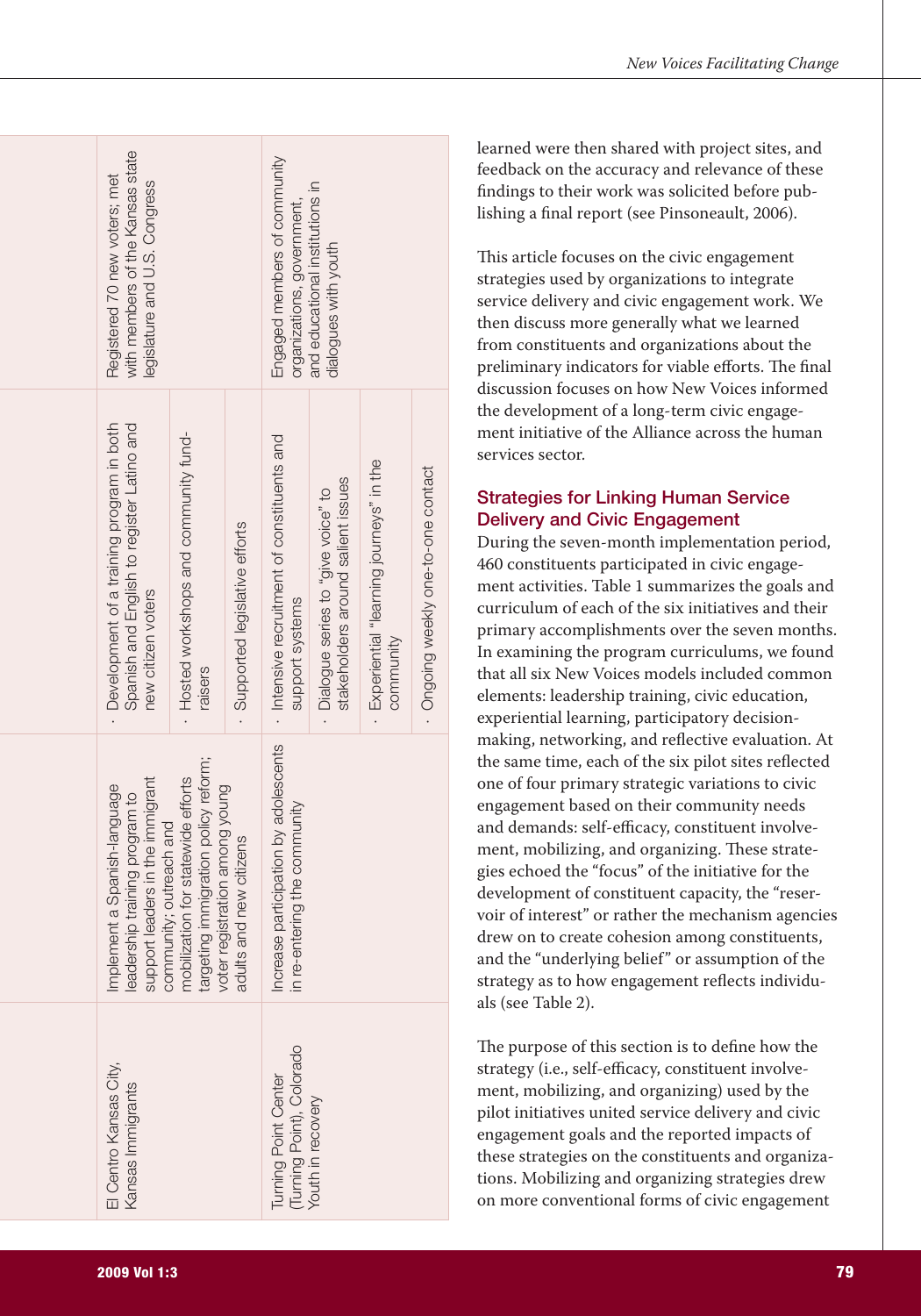#### **TABLE 2** Strategies for Civic Engagement

| Type                              | <b>Focus</b>                                                                                                         | <b>Reservoir of interest</b>                                           | <b>Underlying beliefs</b>                                                                                    |
|-----------------------------------|----------------------------------------------------------------------------------------------------------------------|------------------------------------------------------------------------|--------------------------------------------------------------------------------------------------------------|
| Organize                          | Strengthen leadership of<br>individuals; access any<br>necessary decision-making<br>body                             | Desire to improve<br>community conditions on<br>multiple issues        | Engagement echoes interest<br>in community; multiple<br>perspectives create stronger<br>policy               |
| <b>Mobilize</b>                   | Leverage impact of<br>constituent mass through<br>resource provision; access<br>high-level decision-making<br>bodies | Pressing common issue or<br>need                                       | Engagement echoes<br>individual needs; unified<br>voice creates policy                                       |
| Constituent<br><i>involvement</i> | Opportunities to expand<br>local community<br>involvement and visibility                                             | Networks of support for<br>marginalized group                          | Engagement echoes<br>individual's interests,<br>confidence and balance of<br>power                           |
| Self-efficacy                     | Opportunities to see how<br>one's individual needs<br>and community needs are<br>connected                           | Accomplishments toward<br>individual goals of health<br>and well-being | Engagement echoes<br>individual well-being<br>and views on whether<br>community works for or<br>against self |

that are recognizable in civic arenas but require infrastructure and resources to be sustained. Selfefficacy and constituent involvement are rooted more strongly in service delivery models and are unique avenues for human service organizations to blend organization and civic goals.

#### Self-Efficacy Strategy (Turning Point)

I haven't been in the world for awhile. [Through Turning Point, I] acquired support. [It] introduced me to other kids that want to stay sober. It was cool to be able to meet other people . . . with the same goal of staying sober.

The quote from a Turning Point participant emphasizes impacts reported by youth involved in this effort: greater sense of self, social trust, and community membership. The self-efficacy effort in New Voices linked the goals of strength-based practice in youth recovery programs that assist individuals in identifying their skills and qualities to contribute to overall health and well-being with civic goals of social membership and participation. Turning Point blended high-intensity one-onone work and group support to build trust in a community. The civic extension of service-based self-efficacy translates into a value of community

involvement and volunteering. Through volunteering and positive interaction with others in the community, Turning Point youth learned that engaging with and for others is part of caring for oneself.

The intensity of self-efficacy strategies limits itself to a small group of constituents and is staff intensive. The primary challenge of self-efficacy efforts is demonstrating impact of the model using conventional civic engagement tools focused on levels of participation not yet available to these youth and visible policy change. However, Turning Point did demonstrate that including civic participation as a goal of service delivery generates additional group support, positive experiences, and personal responsibility that serve as the foundation for community membership and engagement of youth. Turning Point also credited the project with building community partnerships and offering an opportunity for the agency to view practice in new and innovative ways.

#### **Constituent Involvement Strategies**

They allow me to be me. And that's how I got a lot of support. As long as I'm doing something positive, [New Voices] open doors for me. We talk about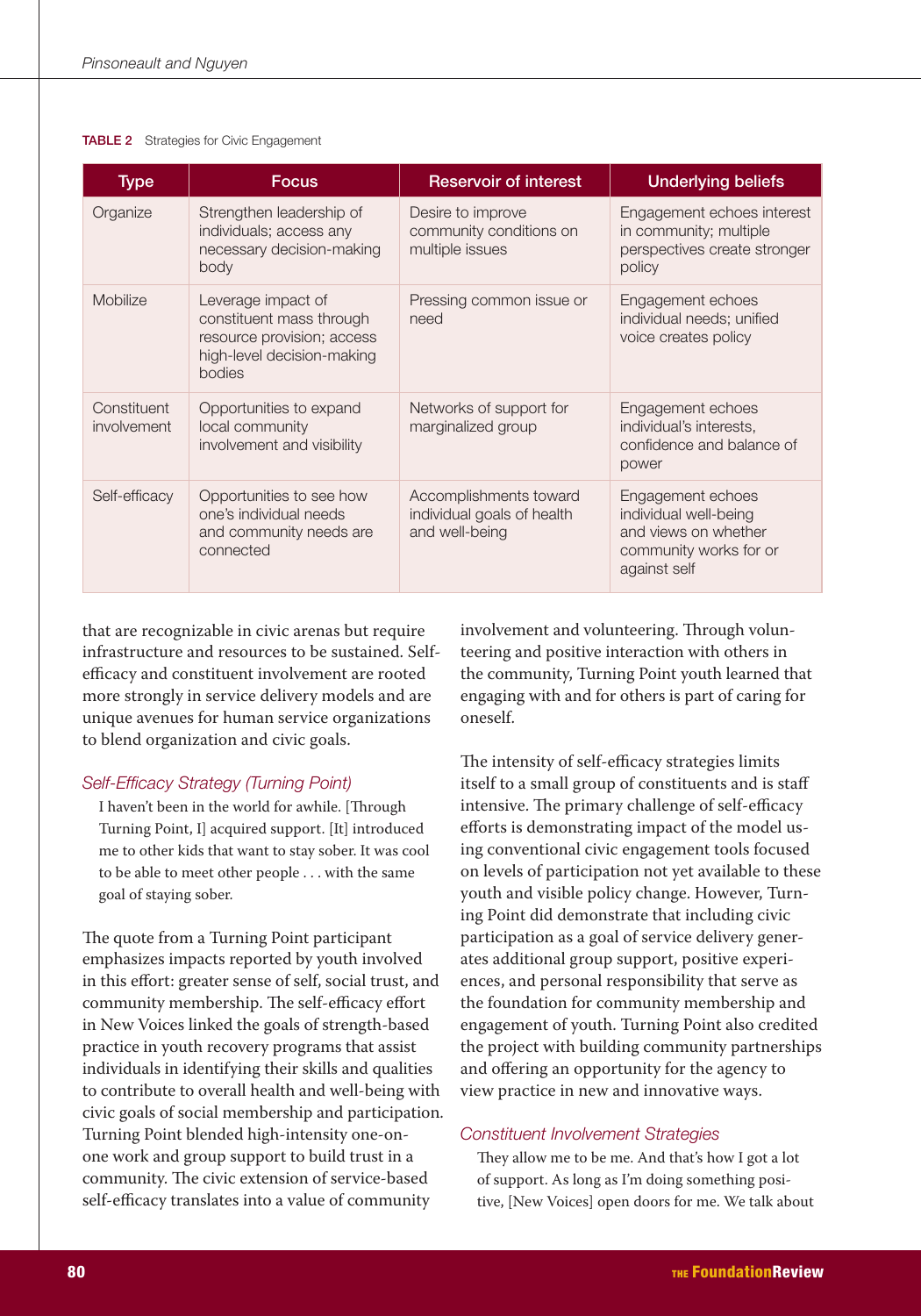things that are really serious. They didn't judge my background. They gave me a chance when nobody else would.

Constituent involvement in service delivery involves constituents of agencies as advisors to decision-making bodies that direct policies and services. Leadership training is not normally part of service delivery, and most decision-making bodies in organizations do not interact regularly with constituents. Therefore, as a service delivery model, constituent involvement means putting a constituent on an advisory council or board with little training or support for that role. As a civic engagement strategy, constituent involvement equips constituents with the knowledge and skills to actively participate in and advocate alongside formal decision-makers. For example, Family and Community Service of Delaware County (FCS-DC) offered leadership training to constituents providing them with skills to facilitate their own support networks and serve on and speak before councils directing HIV practice and policy.

Impacts identified in the FCS-DC constituent involvement effort included greater confidence in leadership skills and expertise, and a willingness, rather than a resistance, to contributing to decision-making about HIV care and policy. Additionally, the New Voices Consumer Organization at FCS-DC worked with constituents to develop and implement a personal advocacy plan of action for each member. As a result, constituents provided prevention-education, volunteered for leadership roles, and attended focus groups and town hall meetings that extended their participation outside of the agency.

Actual participation is only one measure of impact of constituent involvement efforts. The broader civic implications of these efforts require an examination of authenticity in representative power and helping constituents see other spaces in the community to share their voice and experience. Successful civic engagement and constituent involvement efforts force agencies to constantly challenge and monitor the organization-client power structure. In the first seven months, FCS-DC communicated a commitment to authentic

constituent involvement by directing resources toward training a core of constituent leaders and offering a "safe" structure for participation.

#### **Mobilizing Strategies**

We met with our representative. I can talk to him; he seems really nice. He never heard about recovery. A lot of them haven't. ...We're going to meet with him again, but we have to wait until the budget is passed.

Participants in New Voices mobilizing efforts reported satisfaction in getting results and being heard, while gaining greater knowledge and understanding of political processes. Both El Centro and Family Services of Western Pennsylvania (FSWP) started by identifying a need of the people they serve not being addressed adequately by current policy and that threatened the agency's viability with respect to their work. The mobilizing strategy was to quickly provide constituents with the basic skills to advocate and understand policy and then to provide opportunities that put constituents in front of decision makers to educate them and get their voices heard. These opportunities included hosting events, supporting written legislation, registering voters, and providing transportation to get constituents before state legislators.

**Through volunteering and positive** interaction with others in the community, Turning Point youth learned that engaging with and for others is part of caring for oneself.

The impact of mobilization is evidenced eventually in getting more people involved and movement on social policy agenda items — just as seen in these efforts. Within human services, a residual effect, regardless of policy change, is a constituent with enhanced civic knowledge and experience in change-making; and an organization with the expertise and exposure to further the political process. Both these organizations succeeded at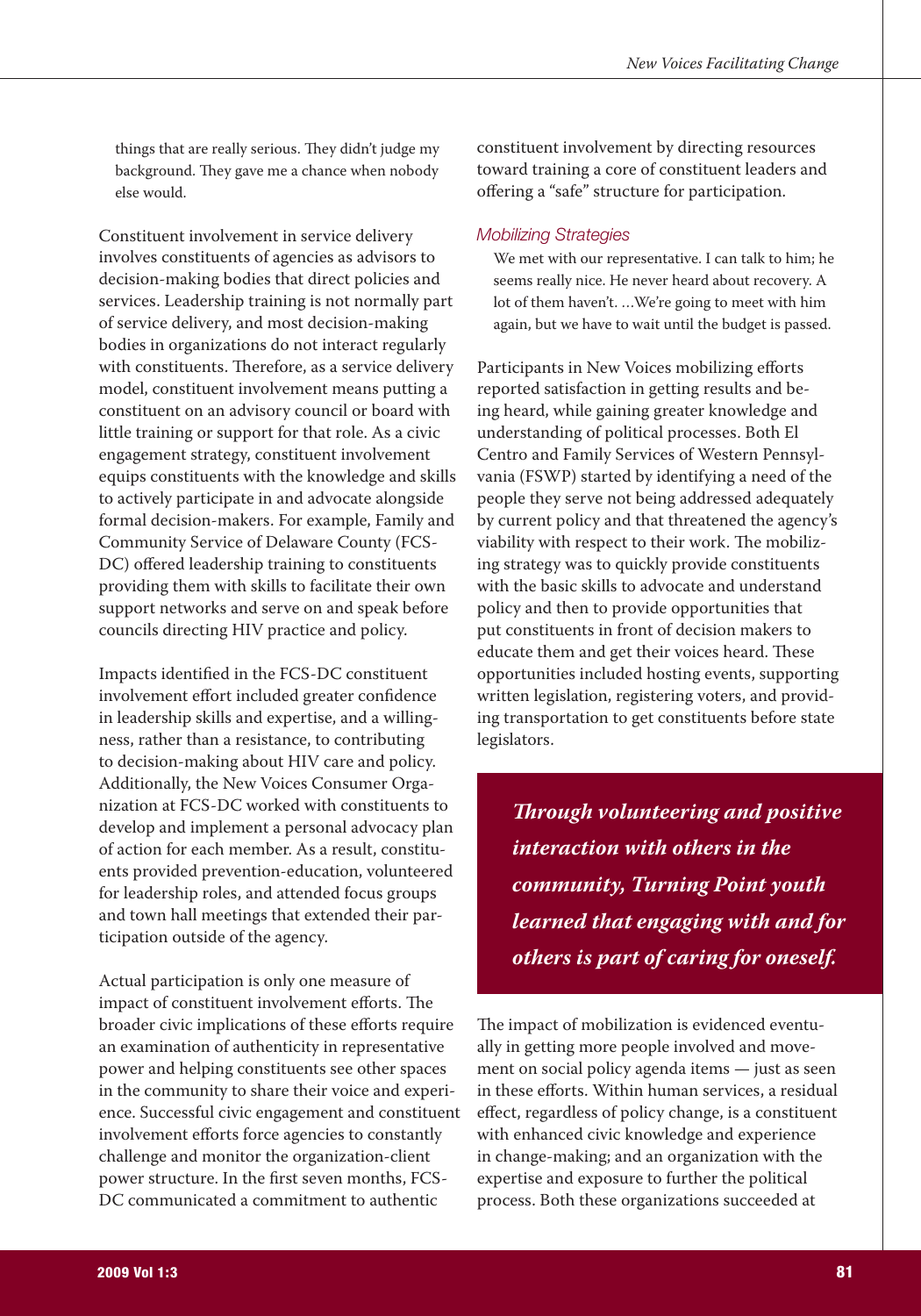this level, but both organizations also started with some basic capacity to participate in the political arena.

#### **Organizing Strategies**

Information is strength. It allows me to contribute to the community and help other parents like myself. Now that we have knowledge, we can tap into knowledge. I am not just a parent, but a person who can reach out to other parents so they too can have a voice for themselves.

The breadth of innovation suggests there are multiple paths to civic engagement and multiple ways to impact constituents and organizations that can be applied in just about any type of human service organization.

The Council of Family and Child Caring Agencies (COFFCA) and Family and Children's Service (FCS) organizing initiatives involved a high degree of structure and are time- and resourceintensive. These efforts united individuals with leadership potential as part of a long-term investment in a segment of the community that could respond to or benefit from enhanced agency services. Both COFFCA and FCS developed culturally relevant and extensive leadership training for women with children and with the Hmong community, respectively. Following training, each group also implemented an action plan and provided ongoing resource support through the agency beyond the seven months.

Organizing strategies do not share a direct link to service delivery but are viewed by organization leadership and staff as enhancing and improving capacity to serve and as necessary activities. These organizing strategies created leaders and taught constituents to translate their own experience into expertise as evidence and support for policy change on a number of issues affecting their communities. Additionally, these leaders used their skills and knowledge of the civic arena to engage and communicate with members of the community who were not aware of or did not know how to get their needs met through organizations and government entities. As a result, these organizations are able to reach out to new constituents and expand and improve services.

The four frameworks offered above tap into the focus, interests, and values of community change and civic engagement contained within human service organizations. Depending upon strategy, each organization involved in the pilot effort expanded, enhanced, or added to service delivery in a way that directed services toward constituent needs and put more authority and decision-making power in the hands of the people it serves, the design being that service delivery and civic engagement are interrelated aspects of individual and community transformation.

# **Listening to Constituents and Organizations**

Although the six efforts shared common elements across curriculums, each of the pilot initiatives chose to construct delivery models that were significantly diverse in terms of constituents served, focus of efforts, and impacts. The breadth of innovation suggests there are multiple paths to civic engagement and multiple ways to impact constituents and organizations that can be applied in just about any type of human service organization. Additionally, we found that short-term change in constituent knowledge, access and awareness of community and the civic process, and organization visibility and expertise in civic engagement practices show potential for the human service sector to enhance ways in which it serves constituents and better serve philanthropic interests in a more equitable society. As a result of New Voices, we learned from both constituents and organizations the indicators that lend support and viability to the integration of civic engagement work into the human service sector.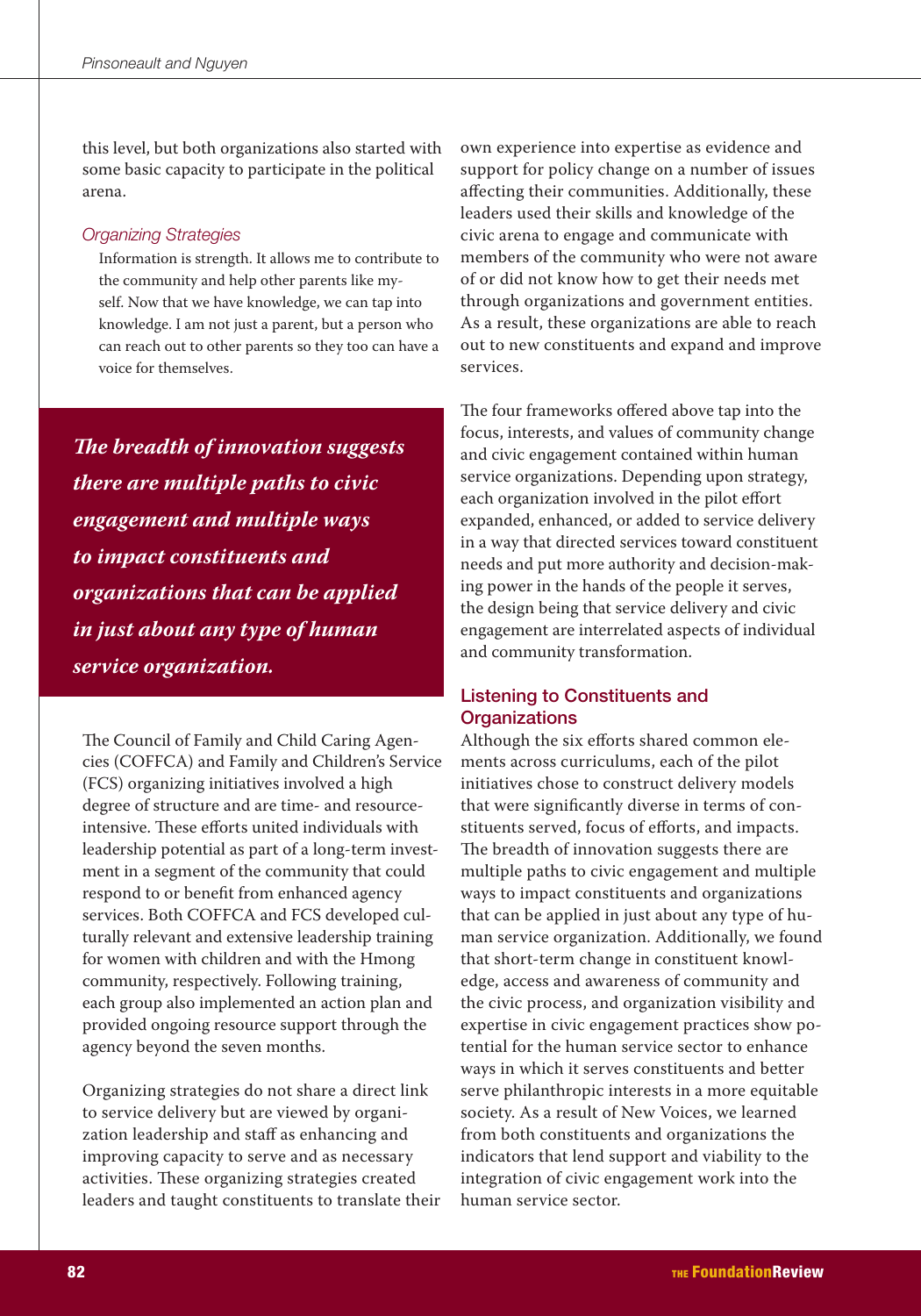### **Constituent Engagement**

The public accomplishments of these efforts are an important aspect of civic engagement work in human service organizations (see Table 1). However, we also learned that equally important from the constituent perspective is how they see these opportunities as enhancing and improving their lives and their own development. In talking with constituents about their participation in these efforts, they identified the following as critical aspects to understanding and building on the civic engagement of constituents of human service organizations. In other words, these are the things constituents claimed they needed not only to foster a civic belief, but to expand their engagement.

Social trust and belonging. Constituents involved in these efforts talked not only about their engagement in social change, but that civic engagement is valuable in building social support, connections through shared experience with others who understand their positions and needs, and relationships with systems and providers that understand their needs from the constituent point of view. As a result, constituents develop a more positive outlook on life. As one FCS-DC participant reported,

They allow me to be me. And that's how I got a lot of support. As long as I'm doing something positive, they open doors for me as far as getting involved with New Voices. They didn't judge my background. They gave me a chance when nobody else would.

Training and education. In addition to more trust and feeling that one belongs to a community, participants also spoke about needing to feel knowledgeable about the civic process before developing a confidence and desire to be more engaged. One of the FCS participants described "the value" in training and education on sociopolitical systems combined with targeted efforts to engage government, service providers, the media and community in public forums:

[I] learned about the government structure and what politicians affect...and their roles; neighborhood organizing, talking within the community, having one voice so that everyone can communicate with

each other. Mobilizing around one issue to solve it. Ideas about the financial part of things-how the government decides how much money is allocated. Learning about business tax breaks and helping the community find jobs with that lens . . . . [Before I] didn't see a way to help [myself] or others; now [I have] a vision to help [myself] and others.

The connection this participant makes between having information and knowing how to use it demonstrates not only the civic engagement goals that New Voices was trying to achieve, but also a service delivery support for an individual agency.

Increased confidence and empowerment. New Voices initiatives resulted in increased empowerment and confidence at many levels. Not only did the training equip constituents with knowledge so that they could feel confident in doing engagement, but engagement also reinforced a sense of power, affiliation, and membership in their community. One El Centro constituent stated,

I remember the first time I testified in Topeka; they trusted me. The trust . . . really encouraged me. All the times we speak to authorities, it helps develop your confidence. You appreciate what you're doing, having an impact in your community.

The outcome of civic engagement, when facilitated through service delivery, is not evidenced only in policy change and speaking to decision makers, but in changing the way constituents view their own capacity and appreciation for change.

In the New Voices initiatives, we found that given the challenges and barriers experienced by constituents of human service organizations (*i.e.*, poverty, language, discrimination, educational attainment, citizenship, substance abuse), these critical elements of building trust and social membership, training and education, and increasing confidence and self-empowerment precedes any form of engagement. At the same time, engagement seems to build these critical elements as well

# **Organization Engagement**

Wider recognition of civic engagement as purposeful for individual and social change extends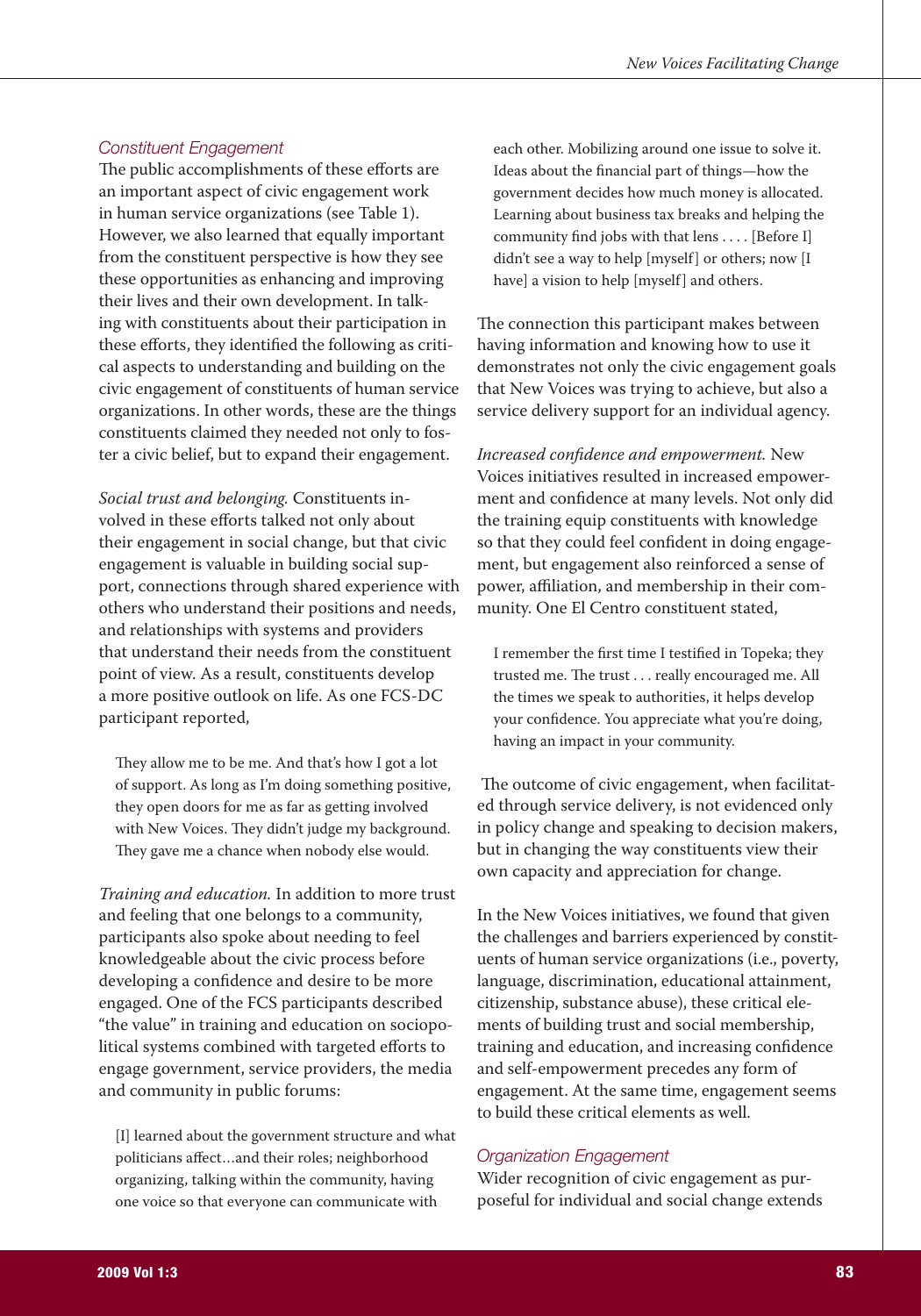to organizational structure as well. Throughout the course of the project, we paid attention to identifying the conditions present within agencies to identify "readiness" to promote and actively support constituent civic participation as well as the ways civic engagement efforts strengthened these organizations. We concluded that readiness included commitment by leadership to public policy and advocacy, strength-based social service practice beliefs with opportunities for constituent involvement, and collaboration and coalition membership as foundations for these efforts. We found in these New Voices agencies that additional resources strengthened these practices and produced more authentic civic engagement within the organization.

Commitment to public policy and advocacy. Before New Voices, each of the participating organizations had adopted one or more of the following civic practices: formation of staff legislative committees, establishment of board committees to direct advocacy efforts, involvement in community coalitions to address issues relevant to service delivery, and offering training for the community in leadership, advocacy and community development. However, these activities remained primarily the domain of executives and management-level employees. Early interviews with New Voices staff referred to one or two organization staff "in the know" about legislative issues. The result of designating organization advocacy functions to upper-level management meant these functions and practices did not trickle down to differing levels of the organization. New Voices asked organizations to make civic engagement visible at all levels of the organization. As a result, organizations gained visibility and voice in public arenas.

Strength-based practice and constituent involvement. Each of the organization's policy and advocacy practices attempted to engage others in decision making, but the role of the consumer was underused. Through New Voices, these organizations were challenged to put constituents at the center of service provision and offer opportunities to lead the organization in change, not simply be served by it. Several organizations, those with

experience in advocacy and civic engagement and those without, reported that participation in New Voices challenged them to think "outside the box" in designing programming that would promote civic engagement. For example, Turning Point, serving a largely involuntary constituent base, was able to offer youth transitioning out of rehabilitation services an opportunity to take what they've learned in their recovery program and reintegrate through volunteer opportunities. Larger organizations generated constituent interest in New Voices that resulted in more willingness on the part of constituents to participate in leadership opportunities within the organization. For example, the educational-support model of civic engagement offered through FCS-DC provided a vehicle for constituents to learn about leadership and experience the benefits of serving on councils and consortiums as active participants rather than participant-observers while meeting federal HIV grant requirements to involve constituents at decision-making levels.

Valuing collaborations and coalitions. In addition to shifting how the organization approaches its service delivery, the implementation of New Voices required collaborations and coalitions. Half of the participating organizations were staffed with the know-how for implementing civic engagement models. These organizations used their well-developed people skills to build rapport and assist constituents in identifying needs, whereas advocacy and leadership partners provided skilled facilitation and training to provide constituents with opportunities to be successful in these efforts. The collaborations were established around a common aim rather than a common service. As a result, these collaborations are less competitive and more specialized. The structure of these collaborations allow New Voices organizations to plan for ongoing efforts, solicit additional resource commitments and allow for fee-for-service trainings and trade-offs of expertise and knowledge outside of the traditional service delivery area.

New Voices initiatives focused energies on constituent participation and engagement in the civic arena while tapping into the strength of human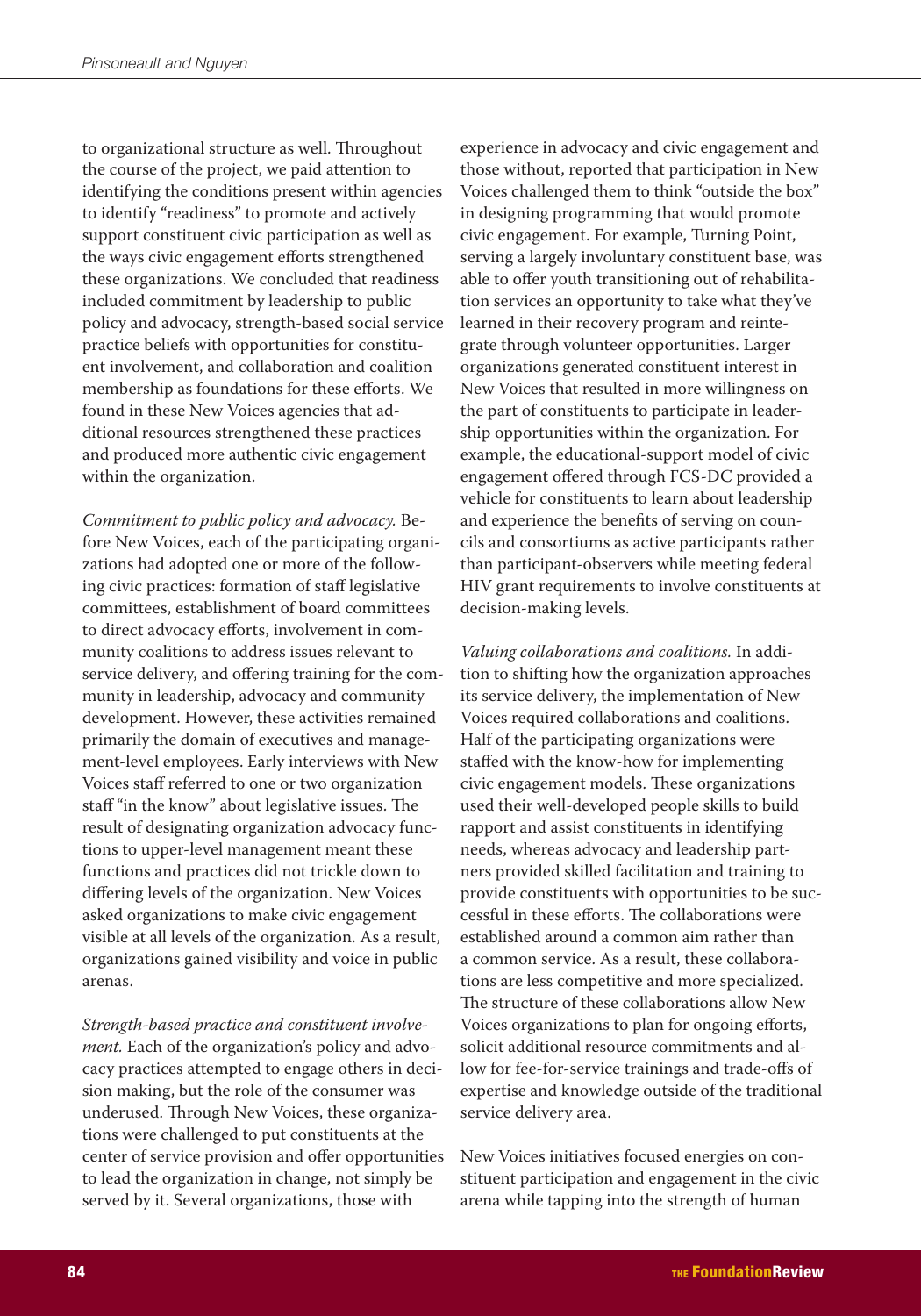service organizations in connecting individuals. In the end, New Voices organizations demonstrated growth with respect to services, collaborative networks, and public perception that will benefit the organization despite slow-moving policy change. At the same, constituents met service delivery goals and achieved a greater sense of agency in the civic arena.

## **New Visions for New Voices: What's Next?**

Through New Voices, the Alliance learned a great deal about the resources needed to support civic engagement efforts that improve quality of life of constituents and organizational structures that support vulnerable children and families. It also lends support to the belief that civic engagement is consistent with human services and allows space to emerge that promotes greater capacity building in public and private civic arenas and supports the philanthropic goals of human development and a just society (Daubon, 2007).

More than three years have passed since New Voices began. Organizations involved in the pilot effort continue to show lasting organizational impact. One grantee hired a civic engagement coordinator, making civic engagement a central component of service delivery. Other grantees continue to grow mobilizing efforts in impact and size. These organizations continue to challenge the belief that service providers cannot serve as a home for civic engagement and social change and also deliver quality human services. New Voices demonstrated that human service agencies have robust capacity to create connections to constituents that identify and address barriers to civic participation, create forums for civic work, and reveal ways in which policies affect marginalized populations.

Missing from this evaluation was a formalized process for assessing outcomes and impacts and getting deep inside organizations to assess the value of philanthropic funding to the sustainability of this work. What we did learn from these organizations is that funding support backed up their existing skills and capacity to build strong collaborations and afforded opportunities to develop internal infrastructure to support innovative practice and services. Additionally, we found that organizations need tools to measure shortterm and long-term impacts of civic engagement. Outcomes measures for service delivery are not readily adapted to support civic engagement outcomes, and civic engagement tools are not routinely aligned with human service-sector goals and practices. Although there is considerable growth in this area, additional resources need to be developed to strengthen these findings.

Infusing service delivery and civic engagement requires building a cohesive framework that is consistent with an organization's mission and vision, generating tools to demonstrate the value and effectiveness civic engagement, and securing partners and resources to build these efforts. This means drawing in funding from local and larger foundations interested in building community change and organizational strength through the civic work of individuals.

Organizations need tools to measure short-term and long-term impacts of civic engagement.

New Voices led to a whole new notion of Alliance support for civic engagement. The following year, the Alliance offered six new grants to keep these efforts sustainable and visible in the human service sector. In 2008, the Alliance received a larger grant from Rockefeller Brothers Fund and Annie E. Casey Foundation to continue to strengthen its civic initiatives across its membership. This new civic engagement initiative integrates New Voices with two other Alliance efforts, National Family Week and Building Community Voices, to promote infrastructure change at the organization, community, and constituent level. Supplemental amounts of funding from Carnegie Corporation of New York, and the W.K. Kellogg Foundation also support the Alliance efforts to continue to offer intensive technical support, training, and re-granting along three levels that evolved from the readiness indicators identified in the pilot